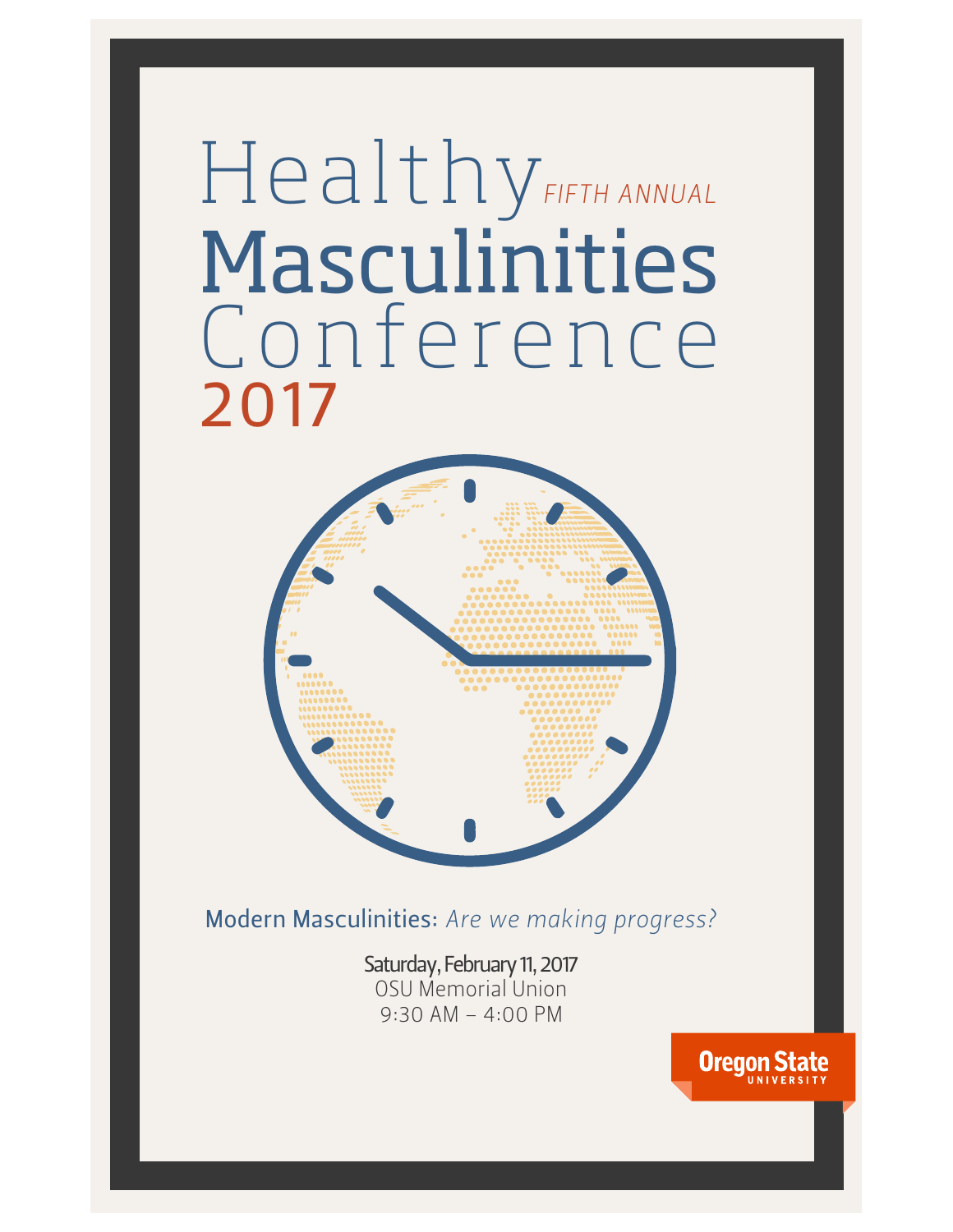### WELCOME

### Welcome to the fifth annual Healthy Masculinities Conference

Recognizing that the conference provides a space for sharing personal stories and experiences, we ask that conference participants integrate RESPECT guidelines in their interactions and conversations.

#### RESPECT Guidelines

Recognize your own communication style and the style of others. Expect to learn something about yourself and others. Speak clearly and use personal examples. Participate honestly and openly. Engage by listening as well as speaking. Confidentiality/curiosity/charity. Take responsibility for yourself and what you say

We have designed the lobby space to be an area for reflection, processing, and imagining. We encourage participants to use this space at any time during the conference.

For any questions, comments, or concerns during the conference, visit the *check-in table in the MU Horizon Lobby.*

### Artistic Engagement and Imagining

9:00AM - 4:00PM

*MU Horizon Lobby*

Throughout the day, we encourage participants to engage with the facilitated artistic engagement and imaging space. This space will provide opportunities to reflect on the conference, process learning, imagine new possibilities, and create goals for future learning and growth. The engagement activities were planned by Marwah Al-Jilani and Hunter Briggs from Integrated Learning for Social Change.

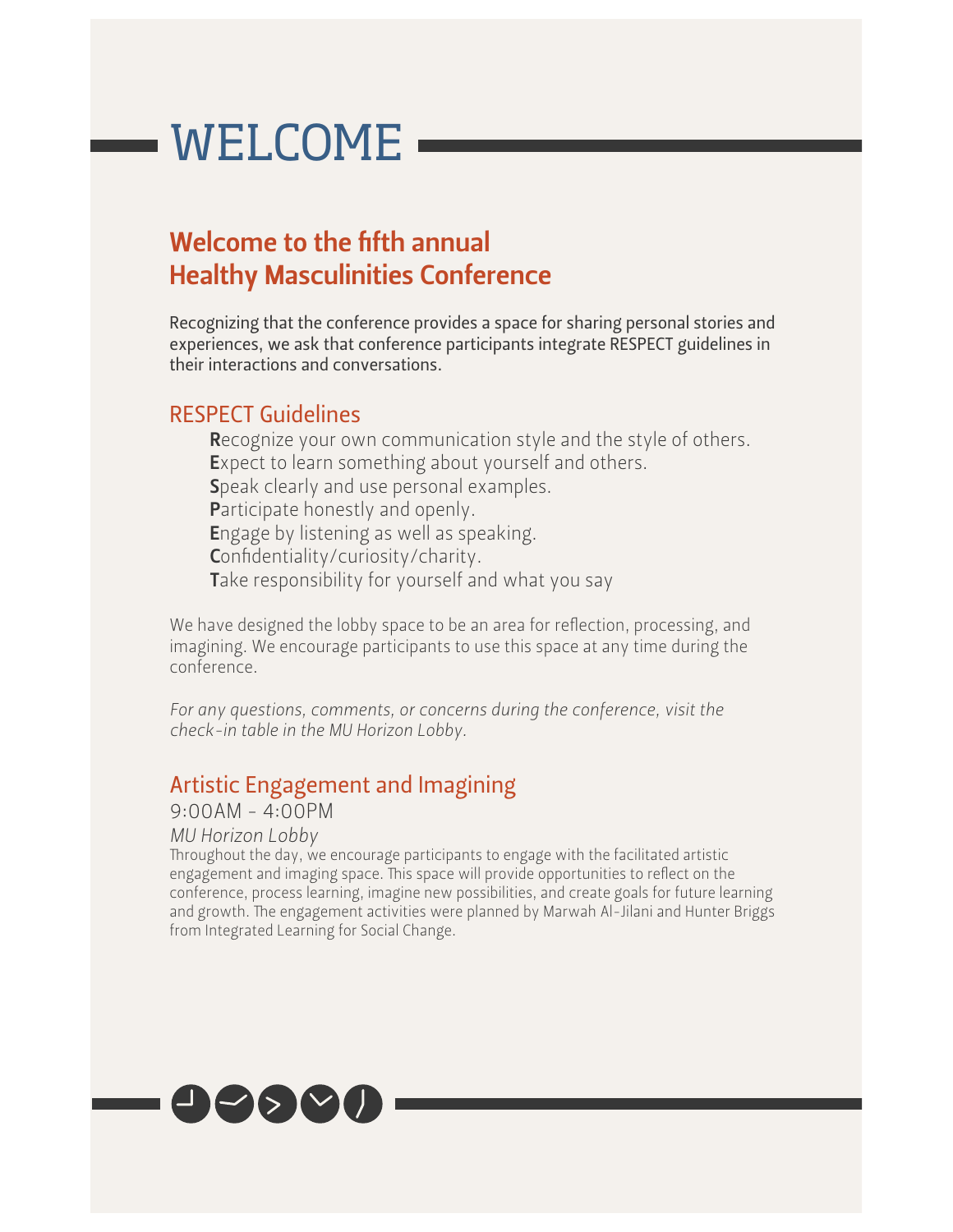### -SCHEDULE -

| $9:00$ AM $-$ 9:30 AM Check-in         | MU 49 Horizon Room                                                    |
|----------------------------------------|-----------------------------------------------------------------------|
|                                        | 9:00 AM - 4:00 PM Artistic Engagement & Imagining<br>MU Horizon Lobby |
| $9:30$ AM $-$ 9:45 AM Welcome          | MU 49 Horizon Room                                                    |
| 9:45 AM - 10:50 AM Panel Discussion    | MU 49 Horizon Room                                                    |
| 11:00 AM - 11:50 AM Session Breakout 1 | MU Various Rooms                                                      |
| 12:00 PM - 12:50 PM Lunch              | MU 49 Horizon Room                                                    |
| $1:00$ PM $-1:50$ PM                   | Keynote Speakers<br>feat. Dr. Dwaine Plaza<br>MU 49 Horizon Room      |
| $2:00 \text{ PM} - 3:20 \text{ PM}$    | Session Breakout 2<br><b>MU Various Rooms</b>                         |
| 3:30 PM – 3:45 PM                      | Closing<br>MU 49 Horizon Room                                         |
|                                        |                                                                       |

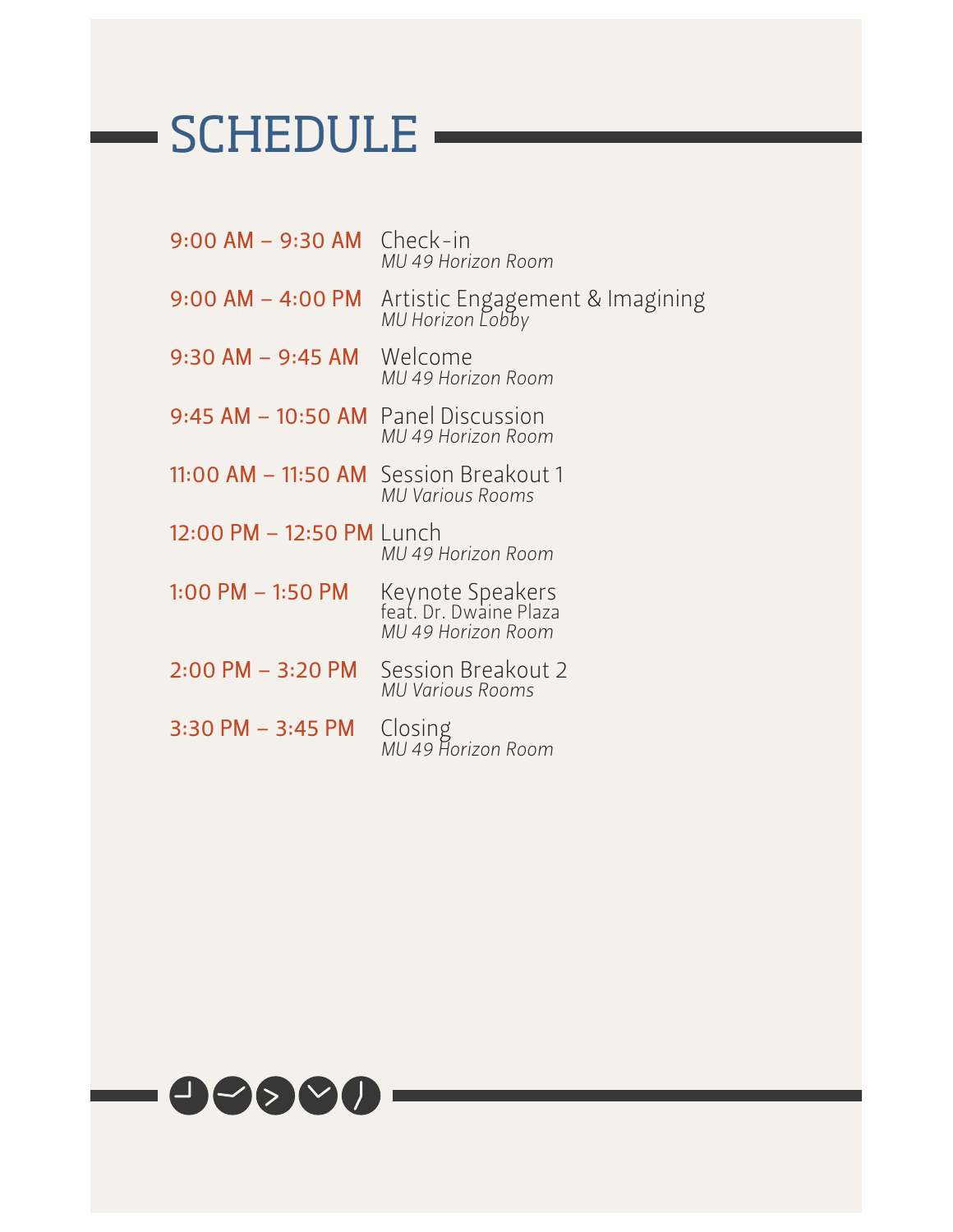## SESSION I

*11:00 AM – 11:50 AM*

### Engaging Men in Tribal Communities (MU 206)

The work to diminish Domestic and Sexual violence is often viewed as Women's work. Yet Men commit the largest share of these forms of life altering trauma towards Women, Men and Transgender members of our communities. As we work towards shaping a better self and world, it is imperative we engage men in doing this work by expanding their views and beliefs on these issues, promote Personal Accountability and encouraging them to become allies in the work. The session is to be viewed as one way to encourage men in any community to become more informed and active in these issues. *Presenter: Don Chapin, Director of Crossroads Nonviolence Education, LLC*

### Poker as Prevention: Bringing Feminism to the Felt (MU 208)

After working for two decades to engage men in ending gendered violence, with notable successes and struggles, Patrick Lemmon stumbled upon a promising approach while pursuing his other passion: poker. By entering an environment where men are comfortable, and also largely available for conversation, preventionists have a rare opportunity to connect with men and engage them in significant depth. Although there has been no formal structure or evaluation of this approach, there is significant anecdotal support, and at the very least, many lessons to be learned that can be tried in settings that we encounter every day.

*Presenter: Patrick Lemmon, Prevention Enthusiast and Poker Evangelist*

### Planting Pansies - Regrowing Masculinity (MU 211)

"Pansy" is a term often used to describe men as effeminate, and therefore weak. In reality, pansies are plants that take poisons in the atmosphere, like carbon, and rebuild it into something beautiful. We will deconstruct what being a "pansy" really means, while planting pansies you can take home from the conference. We will begin to explore concepts in ecofeminism and queer ecology. What sort of lessons can we learn from a plant's healing process? Why are flowers seen as feminine, and what traits of femininity are culturally prohibited for men to have?

*Presenter: Nick Carleson, Justice Coordinator at Student Sustainability Initiative*

### An Existential Approach of Understanding Masculinity: Where Have We Been and Where Are We Going? (MU 213)

Tis presentation will examine the historical foundations of the socially constructed concept of masculinity. The presentation aims to focus on not only the formation of masculinity in the United States, but how these constructs play out in the 21st century. The audience will leave with the understanding of how certain pillars of masculinity, both healthy and toxic, intersect with a larger understanding of Western Culture.

*Presenter: Alex Rowell, Psy.D, Psychology Resident and Staff Counselor at Counseling and Psychological Services*

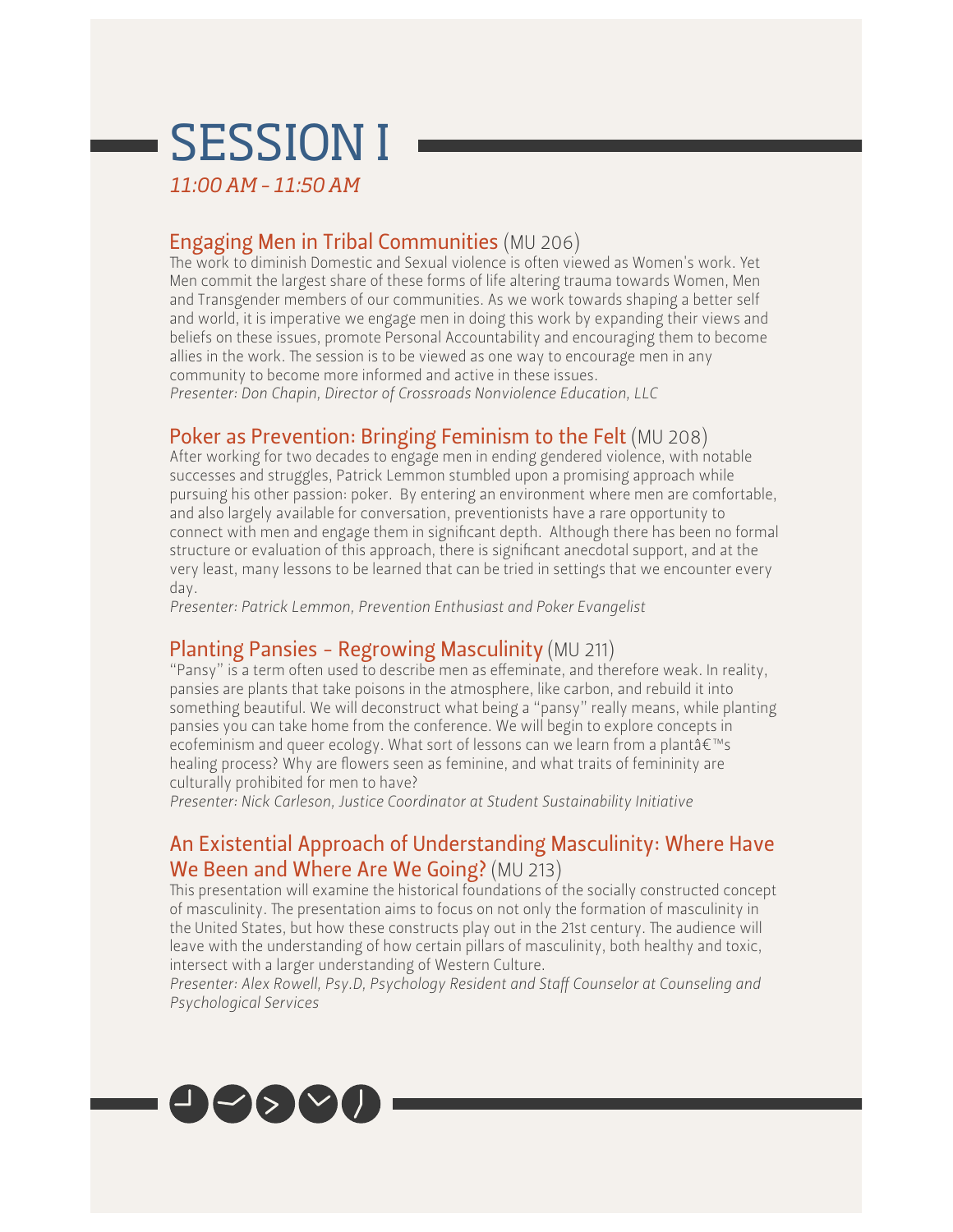### LUNCH & KEYNOTE

*12:00 PM – 1:50 PM*



### Dr. Dwaine Plaza

Professor, Program Coordinator Sociology Program School of Public Policy Oregon State University

Dwaine Plaza is the Associate Dean in the College of Liberal Arts at Oregon State University. He is a Professor of Sociology in the School of Public Policy. He has been at Oregon State University for twenty years and teaches a wide slate of classes both at the undergraduate and graduate levels. His teaching includes: Race and Ethnic Relations, Globalization, Social Justice, Applied Research Methods, International study abroad, Qualitative and Quantitative Research Methods. Troughout his classes he infuses the intersection of race, gender, class and sexuality. He has written extensively on the topic of Caribbean migration within the international diaspora. He has been working with CARDV (Center Against Rape and Domestic Violence) in Corvallis as a volunteer for four years. At CARDV he was part of a group of men that established the Men's Coalition to End Violence. MCEV's is working directly with boys in school, sports teams and men in fraternity groups at OSU to begin to disrupt the cycle of hypermasculinity and gender inequality.

Please use this time as you need to eat, socialize, and utilize the artistic engagement and imagining space. The keynote address will begin at 1:00 PM.

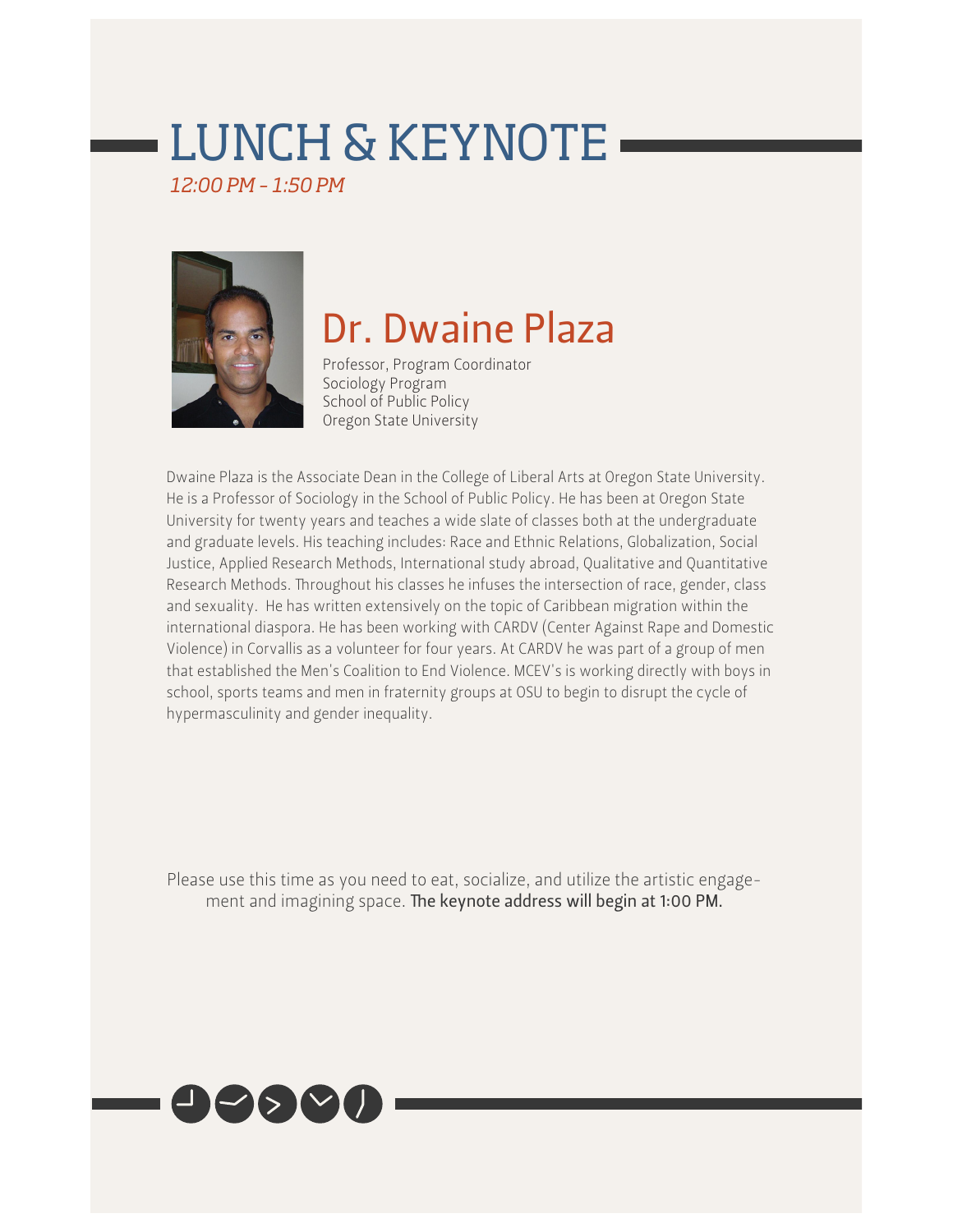### SESSION II

*2:00 PM – 3:20 PM*

### Making Connections for Mental Health and Wellbeing Among Men and Boys (MU 206)

The Movember Foundation and Prevention Institute launched Making Connections for Mental Health and Wellbeing Among Men and Boys to support upstream mental wellbeing strategies for men/boys. Based on a landscape analysis of mental health for this population, Making Connections focuses on improving mental health outcomes for military/veterans, boys/men of color, and their families. Sixteen sites will implement strategies within the social/cultural, physical, and economic environments, including strategies to shift norms on notions of masculinity. To improve mental health and address stigma, this initiative recognizes masculinity's impact on men's health and wellbeing, and advances a healthier, more inclusive paradigm for men/boys.

*Presenter: Ruben Cantu, Program Manager at the Prevention Institute and Victor Rodriguez*

### Engaging Men in Ending Sexual Violence (MU 208)

This presentation is a working project of the Men's Engagement Subcommittee (MEC) of The Oregon Sexual Assault Task Force (SATF). It is designed to be a tool that anyone can adapt and use to best meet the needs of specific audiences around engaging men in ending sexual violence. Participants will learn about the role men and masculinities play in reinforcing and preventing sexual violence. They will learn strategies to engage in sexual violence prevention, and engage other men in working towards ending sexual violence in order to help build safer futures for all people.

*Presenters: Carolyne Haycraft, Director of GirlStrength for Portland Police Bureau and Warren Light, Director of Wesley Community Center*

### Rolling with Rejection (MU 211)

This workshop will closely address the cognitive and emotional impact of rejection, in men. We will explore what rejection does to us. We will explore male expectations and entitlement, as well as its link to aggression. We will develop alternative perspectives for coping with rejection and identify pro-social behaviors we can implement to challenge the problematic behaviors that currently threaten the safety and well-being of others. We will analyze our own contributions to rape and sexual assault culture, and identify solutions to challenge this culture.

*Presenter: Jean Semelfort Jr., M.A. L.P.C., Prevention Education Coordinator at Rutgers, Te State University of New Jersey's Office for Violence Prevention and Victim Assistance*

### "Locker Room Talk" and Healthy Male Sexuality (MU 213)

The ways masculinity teaches people to talk about women and about sexuality have been in the news a lot lately, especially in media coverage of the president-elect. This workshop will explore the social and psychological functions of ""locker room talk,"" identify some of the harms to people of all gender expressions, and offer an opportunity to practice living out different ways of connecting to each other and to the people we care about. *Presenters: Drew Terhune and Keisha Janney, University of Oregon Graduate Students in Couples and Family Therapy*